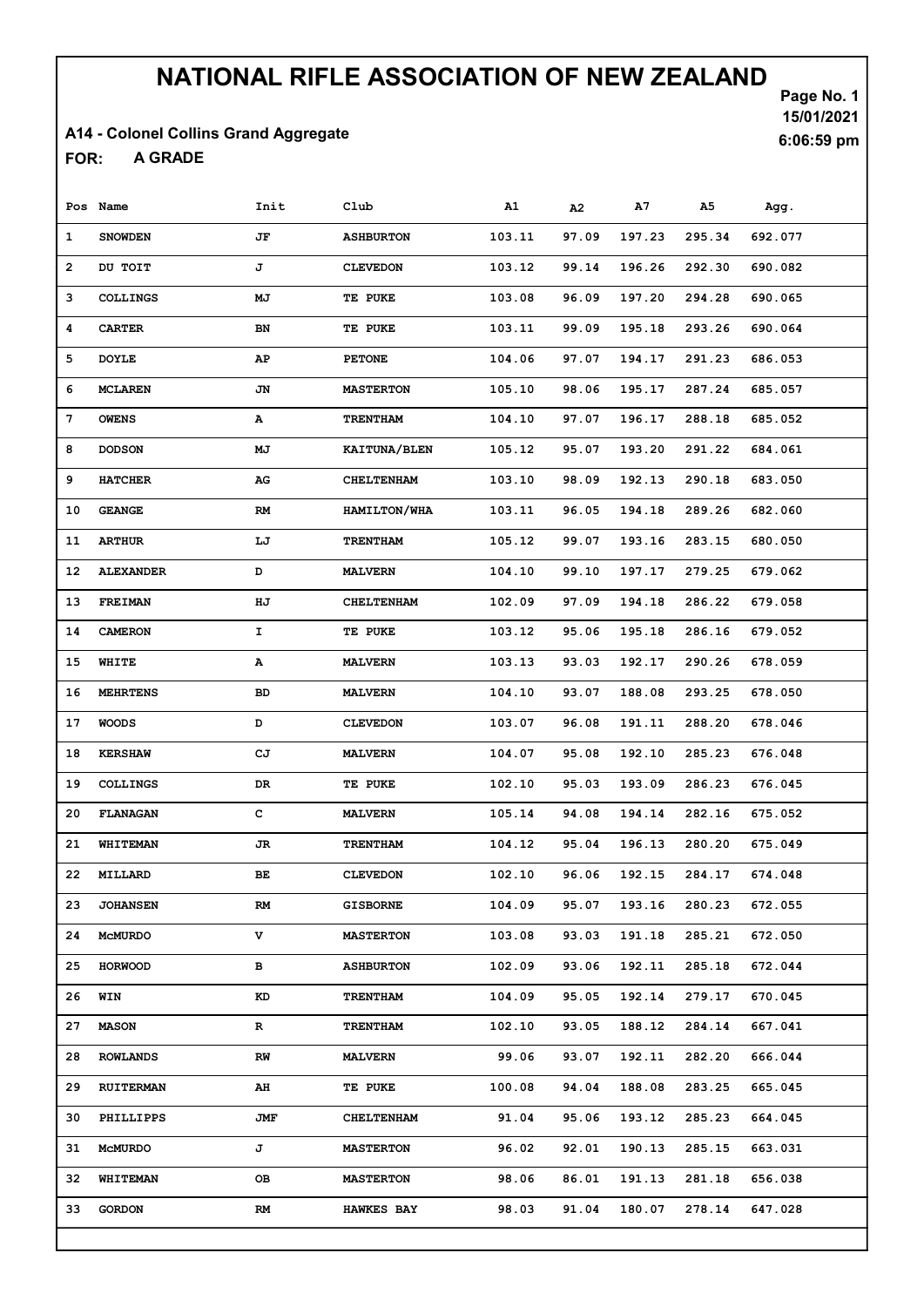### A14 - Colonel Collins Grand Aggregate

B GRADE FOR:

Page No. 2 15/01/2021 6:06:59 pm

|    | Pos Name         | Init        | Club                | A1     | A2    | A7     | A5     | Agg.    |
|----|------------------|-------------|---------------------|--------|-------|--------|--------|---------|
| 1  | <b>MARTIN</b>    | ВJ          | <b>TRENTHAM</b>     | 103.11 | 95.06 | 194.16 | 291.26 | 683.059 |
| 2  | DIKMENLI         | s           | <b>TRENTHAM</b>     | 101.05 | 93.05 | 195.13 | 286.15 | 675.038 |
| 3  | <b>FINCHAM</b>   | D           | <b>HAWKES BAY</b>   | 100.09 | 95.03 | 191.07 | 282.25 | 668.044 |
| 4  | <b>CHEESEMAN</b> | J           | <b>CLEVEDON</b>     | 101.07 | 89.03 | 191.17 | 285.22 | 666.049 |
| 5  | <b>HOUGHTON</b>  | LS          | <b>CLEVEDON</b>     | 103.10 | 95.07 | 186.16 | 282.15 | 666.048 |
| 6  | WHYTE            | с           | <b>KAITUNA/BLEN</b> | 102.05 | 88.03 | 186.11 | 290.21 | 666.040 |
| 7  | TIDSWELL         | PA          | <b>CHELTENHAM</b>   | 100.08 | 95.06 | 190.13 | 279.14 | 664.041 |
| 8  | RIDDLE           | s           | <b>CLEVEDON</b>     | 101.07 | 90.04 | 188.14 | 282.21 | 661.046 |
| 9  | <b>SNOWDEN</b>   | М           | <b>ASHBURTON</b>    | 102.07 | 89.05 | 189.15 | 281.11 | 661.038 |
| 10 | LANE             | М           | <b>OTOROHANGA</b>   | 97.03  | 90.03 | 194.14 | 279.18 | 660.038 |
| 11 | <b>MCKEE</b>     | $\bf K$     | <b>KARORI</b>       | 103.08 | 92.07 | 188.11 | 269.11 | 652.037 |
| 12 | <b>MARSHALL</b>  | LD          | <b>HAWKES BAY</b>   | 97.05  | 92.07 | 183.10 | 276.22 | 648.044 |
| 13 | DICK             | DK          | KAITUNA/BLEN        | 98.05  | 91.04 | 176.12 | 277.14 | 642.035 |
| 14 | <b>RIDDLE</b>    | G           | <b>CLEVEDON</b>     | 99.11  | 87.04 | 180.14 | 275.13 | 641.042 |
| 15 | LEITE            | $\mathbf R$ | <b>CLEVEDON</b>     | 91.02  | 86.04 | 187.09 | 276.16 | 640.031 |
| 16 | <b>BALL</b>      | JW          | TE PUKE             | 98.04  | 90.05 | 187.07 | 264.12 | 639.028 |
| 17 | <b>GILCHRIST</b> | R           | <b>OAMARU</b>       | 95.01  | 88.05 | 179.06 | 271.09 | 633.021 |
| 18 | DENT             | AL.         | <b>PETONE</b>       | 102.09 | 95.04 | 186.13 | 230.07 | 613.033 |
| 19 | <b>BUCKLEY</b>   | ME.         | TE PUKE             | 96.05  | 81.01 | 146.01 |        | 323.007 |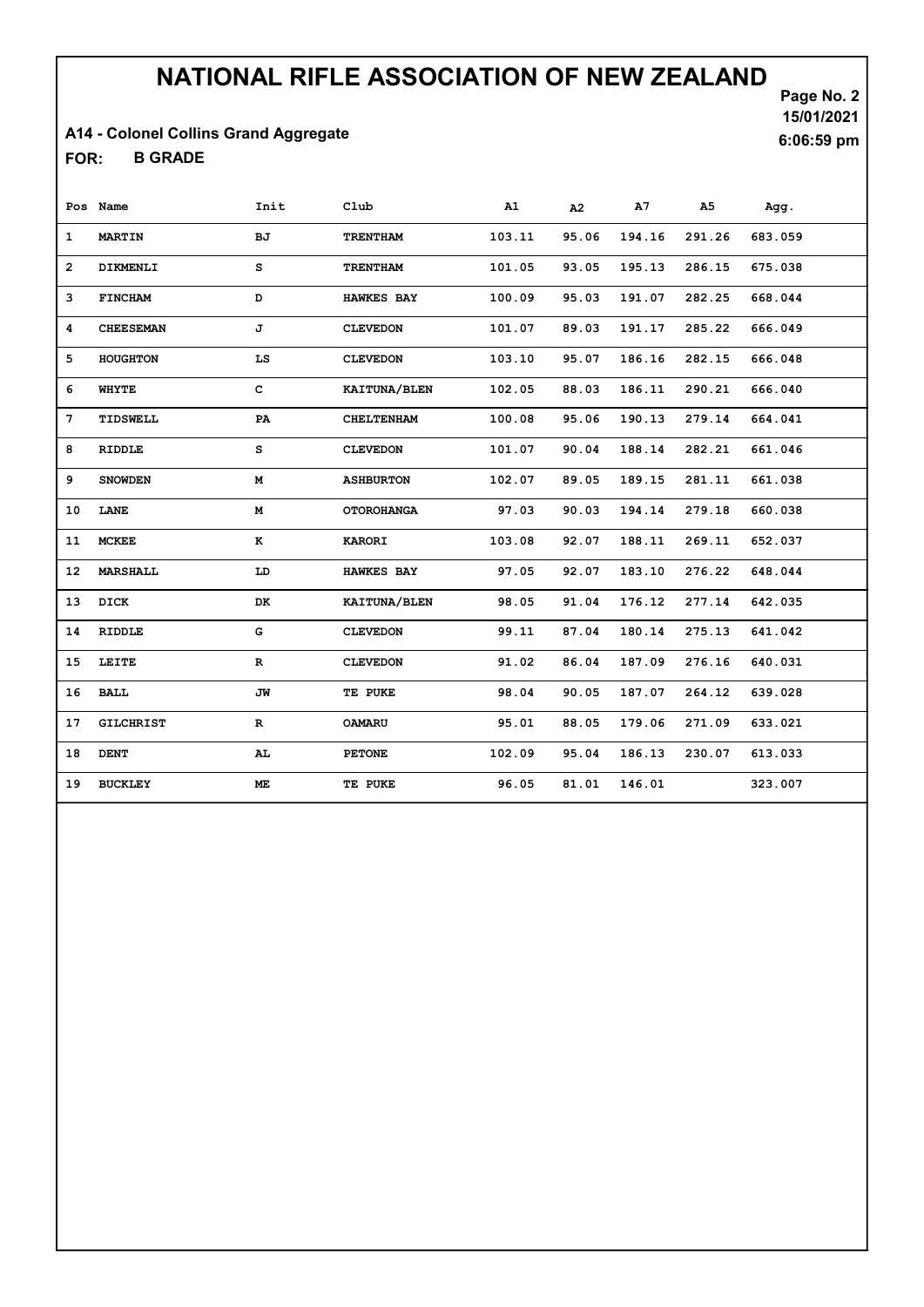A14 - Colonel Collins Grand Aggregate

C GRADE FOR:

Page No. 3 15/01/2021 6:06:59 pm

|                 | Pos Name       | Init      | Club              | A1     | A2    | A7     | A5     | Agg.    |
|-----------------|----------------|-----------|-------------------|--------|-------|--------|--------|---------|
| 1               | <b>CAMERON</b> | s         | TE PUKE           | 92.06  | 93.07 | 184.12 | 279.15 | 648.040 |
| $\overline{2}$  | <b>KERSHAW</b> | SL.       | <b>MALVERN</b>    | 94.03  | 89.04 | 185.16 | 278.13 | 646.036 |
| 3               | <b>GORE</b>    | т         | <b>TRENTHAM</b>   | 89.04  | 95.03 | 178.09 | 274.11 | 636.027 |
| 4               | WAKELING       | J         | <b>CLEVEDON</b>   | 97.05  | 92.04 | 177.04 | 270.11 | 636.024 |
| 5               | <b>SCOBIE</b>  | J         | <b>OTOROHANGA</b> | 92.04  | 88.02 | 183.09 | 271.15 | 634.030 |
| 6               | <b>DRAKE</b>   | AE.       | TARANAKI          | 102.06 | 82.02 | 186.12 | 263.13 | 633.033 |
| $7\phantom{.0}$ | <b>BROWN</b>   | SW        | <b>PETONE</b>     | 98.05  | 84.04 | 173.06 | 257.08 | 612.023 |
| 8               | PETZEN         | D         | <b>TRENTHAM</b>   | 90.03  | 84    | 172.08 | 252.08 | 598.019 |
| 9               | <b>FLEMING</b> | <b>JA</b> | <b>ASHBURTON</b>  | 94.03  | 77.02 | 164.05 | 262.08 | 597.018 |
| 10              | <b>ELLIS</b>   | s         | <b>CHELTENHAM</b> | 103.09 | 92.04 |        |        | 195.013 |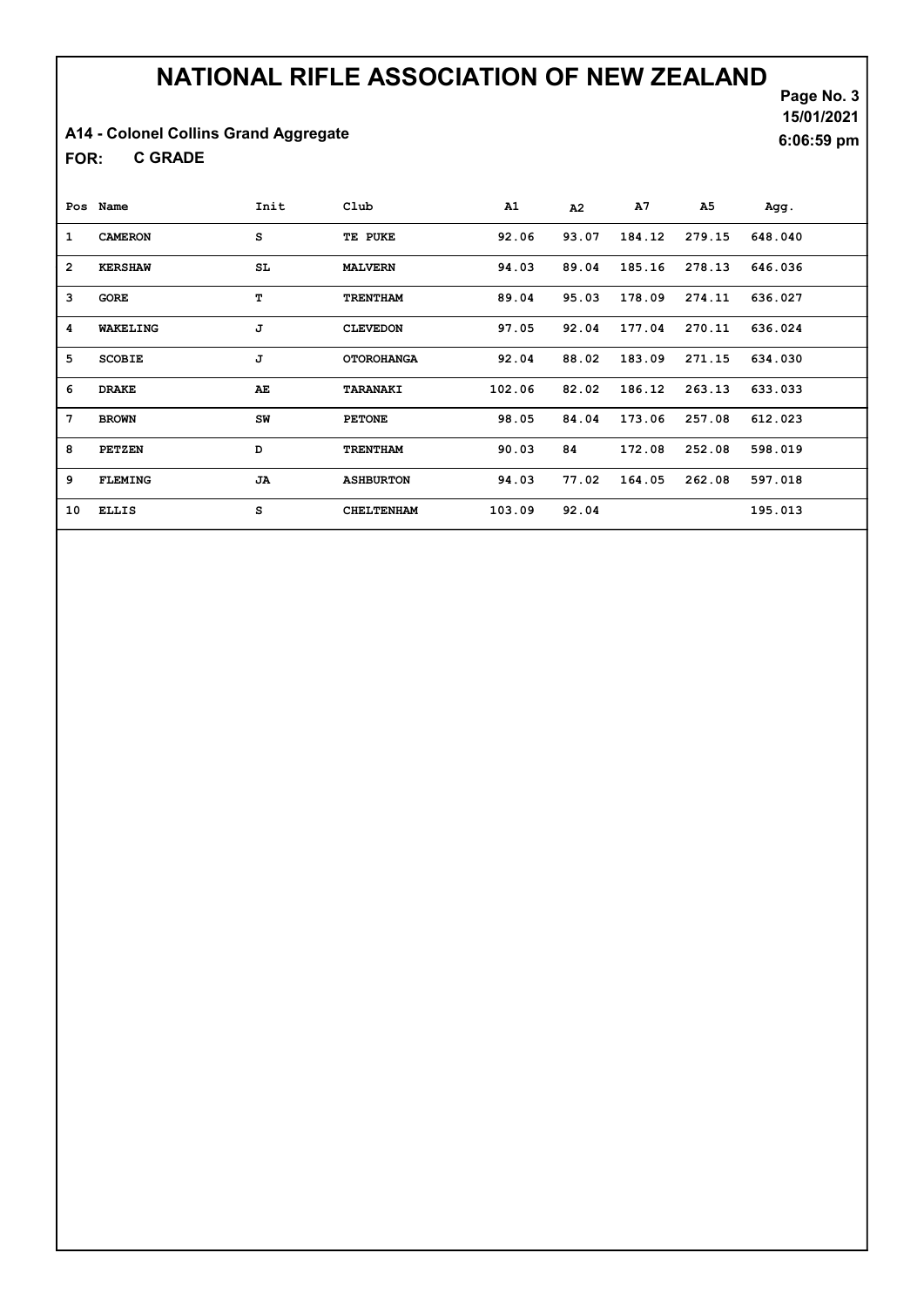#### Page No. 4 NATIONAL RIFLE ASSOCIATION OF NEW ZEALAND

15/01/2021

6:06:59 pm

A14 - Colonel Collins Grand Aggregate

T GRADE FOR:

|   | Pos Name            | Init | Club            | A1     | A2    | A7            | A5 | Agg.    |
|---|---------------------|------|-----------------|--------|-------|---------------|----|---------|
|   | DARRALL             | F    | TRENTHAM        | 100.05 | 89.03 | 185.15 267.08 |    | 641.031 |
| 2 | <b>VAN RENSBURG</b> |      | <b>CLEVEDON</b> | 88.01  | 80.05 | 161.06 244.07 |    | 573.019 |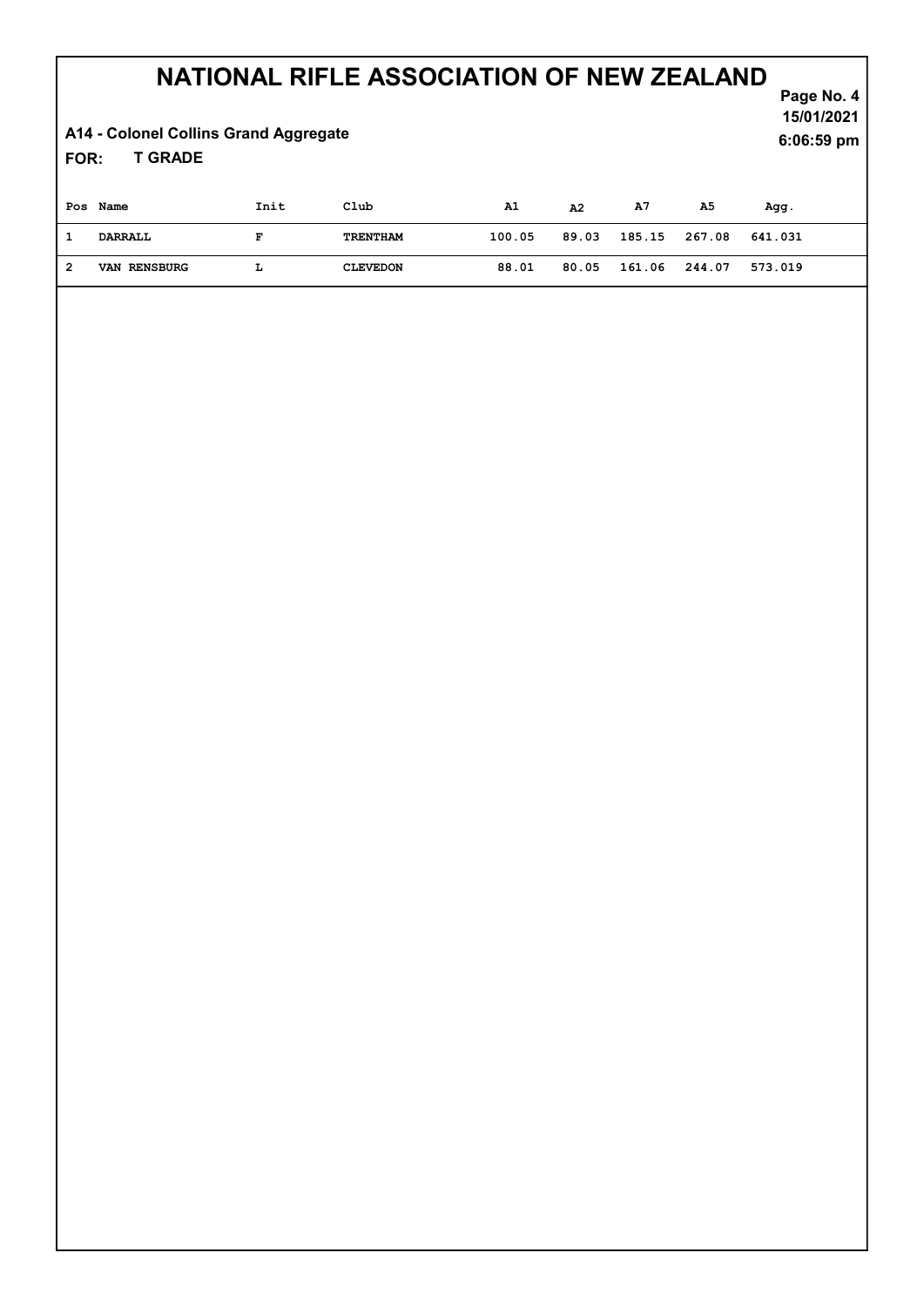A14 - Colonel Collins Grand Aggregate

CFT CLASS FOR:

|                | Pos Name       | Init       | Club              | A1     | A2     | A7     | A5     | Agg.    |
|----------------|----------------|------------|-------------------|--------|--------|--------|--------|---------|
| 1              | <b>SMITH</b>   | <b>GRH</b> | <b>MALVERN</b>    | 114.05 | 102.02 | 213.09 | 315.10 | 744.026 |
| $\overline{2}$ | <b>SNOWDEN</b> | с          | <b>ASHBURTON</b>  | 113.04 | 102.02 | 217.08 | 307.10 | 739.024 |
| 3              | DUTHIE         | М          | <b>TRENTHAM</b>   | 102    | 96.01  | 198.08 | 305.10 | 701.019 |
| 4              | LINDSAY        | в          | <b>HAWKES BAY</b> | 103.03 | 96.02  | 188.04 | 99.02  | 486.011 |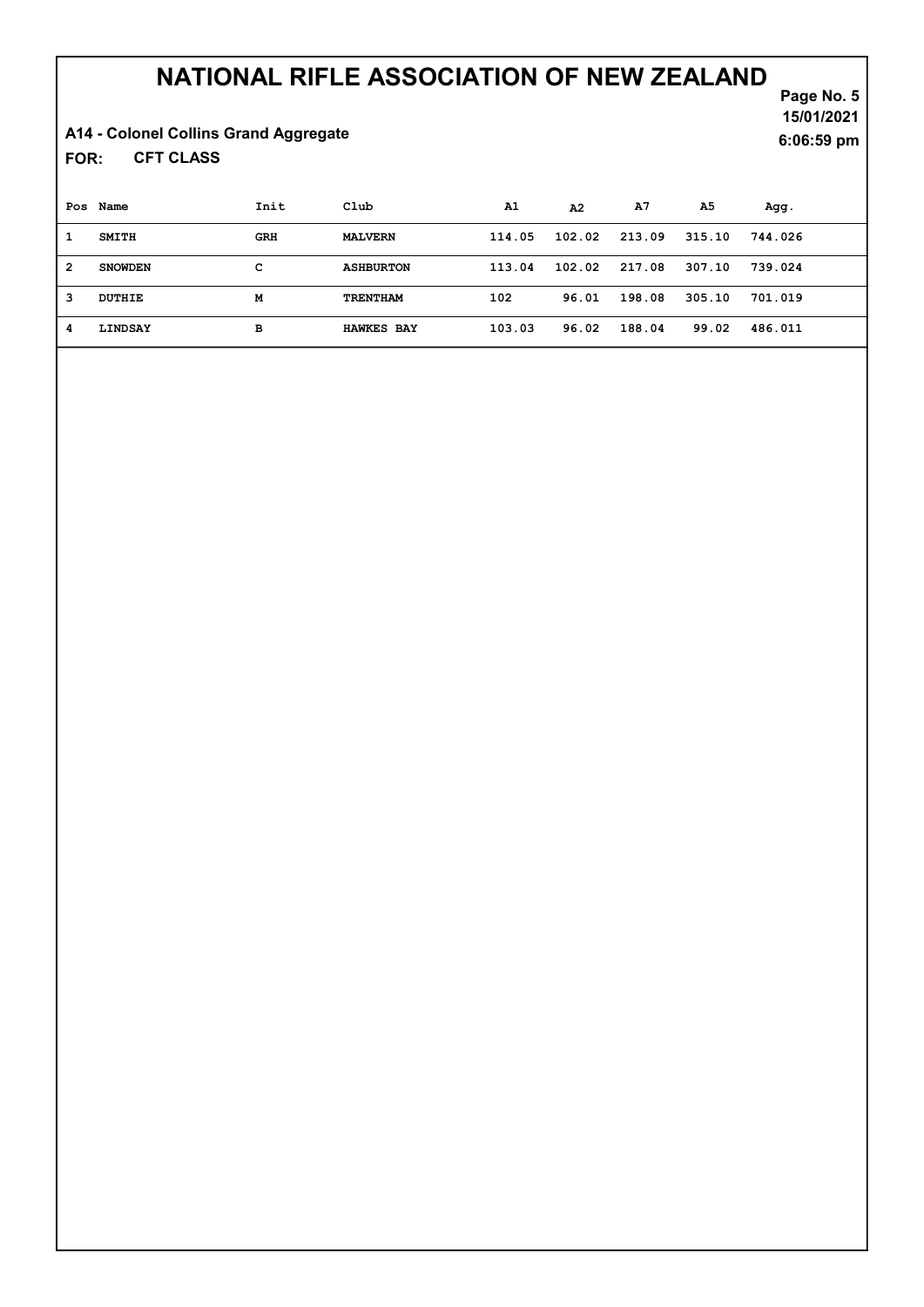### A14 - Colonel Collins Grand Aggregate

FO CLASS FOR:

Page No. 6 15/01/2021 6:06:59 pm

|    | Pos Name          | Init        | Club              | A1     | A2     | A7     | A <sub>5</sub> | Agg.    |
|----|-------------------|-------------|-------------------|--------|--------|--------|----------------|---------|
| 1  | CHUI              | М           | <b>ASHBURTON</b>  | 126.11 | 116.09 | 237.17 | 345.23         | 824.060 |
| 2  | <b>HUGHES</b>     | <b>IR</b>   | <b>CHELTENHAM</b> | 125.09 | 115.08 | 237.21 | 344.33         | 821.071 |
| 3  | <b>KAPENE</b>     | s           | <b>GISBORNE</b>   | 123.08 | 110.05 | 233.15 | 345.20         | 811.048 |
| 4  | <b>MEEHAN</b>     | D           | <b>CLEVEDON</b>   | 123.09 | 117.04 | 229.11 | 339.20         | 808.044 |
| 5  | <b>MCLAY</b>      | s           | TE PUKE           | 125.15 | 116.06 | 229.18 | 336.29         | 806.068 |
| 6  | <b>KERRIDGE</b>   | ${\bf R}$   | TE PUKE           | 123.06 | 108.02 | 230.19 | 343.25         | 804.052 |
| 7  | <b>GRIMSEY</b>    | г           | <b>ASHBURTON</b>  | 121.08 | 114.05 | 231.19 | 335.14         | 801.046 |
| 8  | <b>HUNT</b>       | c           | <b>KARORI</b>     | 123.12 | 112.06 | 230.12 | 331.13         | 796.043 |
| 9  | MAY               | IS          | <b>WHANGAREI</b>  | 124.08 | 116.02 | 221.10 | 331.17         | 792.037 |
| 10 | <b>DUCKETT</b>    | FM          | <b>MASTERTON</b>  | 124.09 | 113.06 | 224.11 | 330.13         | 791.039 |
| 11 | <b>TEAGUE</b>     | SP          | TE PUKE           | 122.12 | 112.04 | 224.13 | 327.15         | 785.044 |
| 12 | <b>HOWL</b>       | $_{\rm SB}$ | <b>CHELTENHAM</b> | 120.04 | 111.03 | 227.16 | 322.13         | 780.036 |
| 13 | <b>NEAL</b>       | PA          | <b>CLEVEDON</b>   | 122.11 | 108.03 | 223.07 | 321.15         | 774.036 |
| 14 | <b>SUBRITZKY</b>  | М           | <b>KARORI</b>     | 118.09 | 108.04 | 220.11 | 327.15         | 773.039 |
| 15 | <b>BARKHUIZEN</b> | s           | <b>CLEVEDON</b>   | 123.09 | 111.06 | 218.05 | 320.11         | 772.031 |
| 16 | <b>MOSES</b>      | МK          | <b>CLEVEDON</b>   | 119.09 | 99.02  | 218.06 | 317.13         | 753.030 |
| 17 | MOFFATT           | SK          | <b>CLEVEDON</b>   | 119.07 | 101    | 218.06 | 311.10         | 749.023 |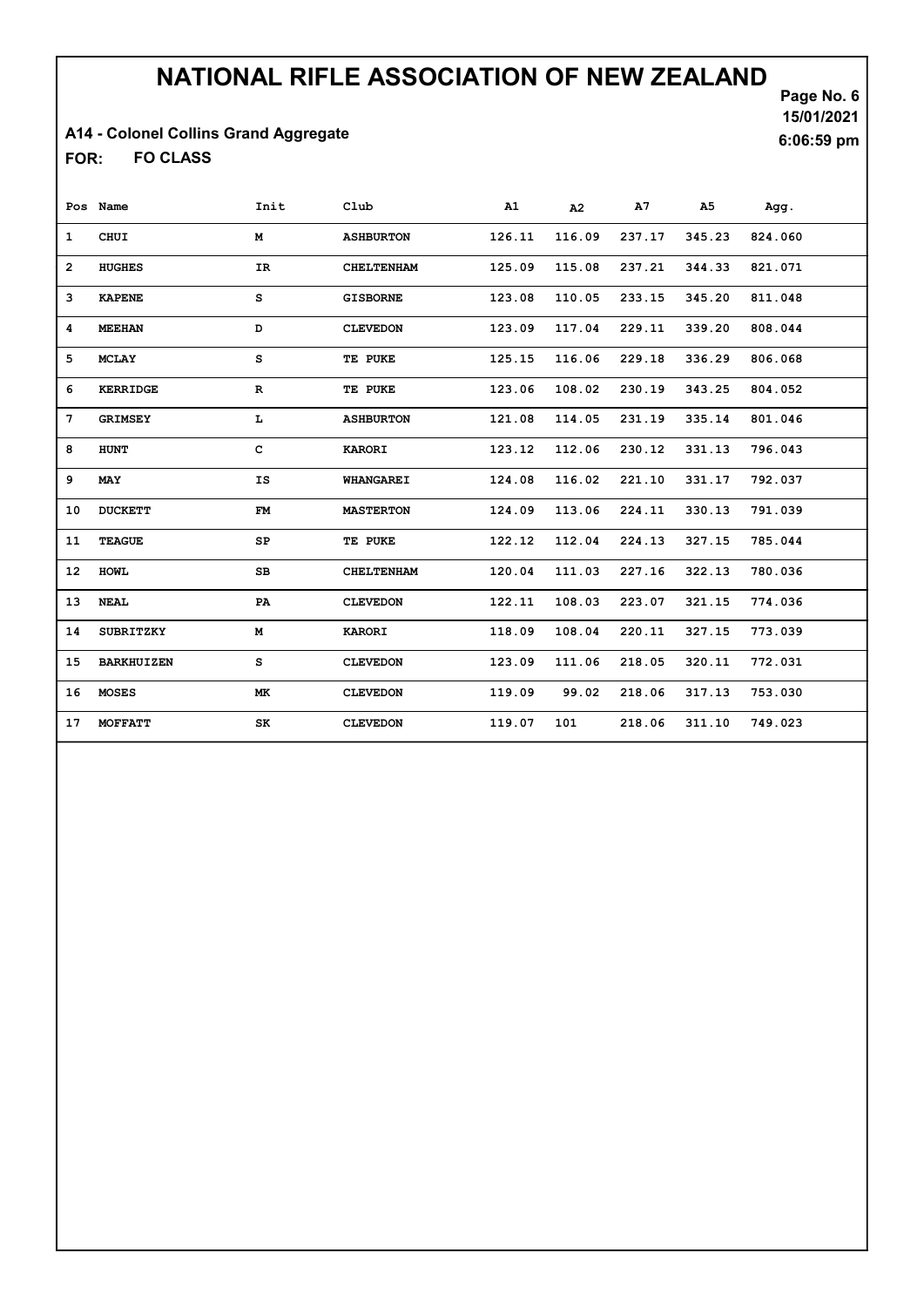| NATIONAL RIFLE ASSOCIATION OF NEW ZEALAND<br>Page No. 7<br>15/01/2021<br>A14 - Colonel Collins Grand Aggregate<br>6:06:59 pm<br><b>FPR CLASS</b><br>FOR: |                 |                  |        |        |            |            |         |  |  |  |
|----------------------------------------------------------------------------------------------------------------------------------------------------------|-----------------|------------------|--------|--------|------------|------------|---------|--|--|--|
| Pos Name                                                                                                                                                 | $\texttt{Init}$ | $\verb Club $    | A1     | A2     | ${\bf A7}$ | ${\bf A5}$ | Agg.    |  |  |  |
| $\mathbf{1}$<br><b>SMITH</b>                                                                                                                             | DW              | <b>ASHBURTON</b> | 125.09 | 102.05 | 232.11     | 328.11     | 787.036 |  |  |  |
|                                                                                                                                                          |                 |                  |        |        |            |            |         |  |  |  |
|                                                                                                                                                          |                 |                  |        |        |            |            |         |  |  |  |
|                                                                                                                                                          |                 |                  |        |        |            |            |         |  |  |  |